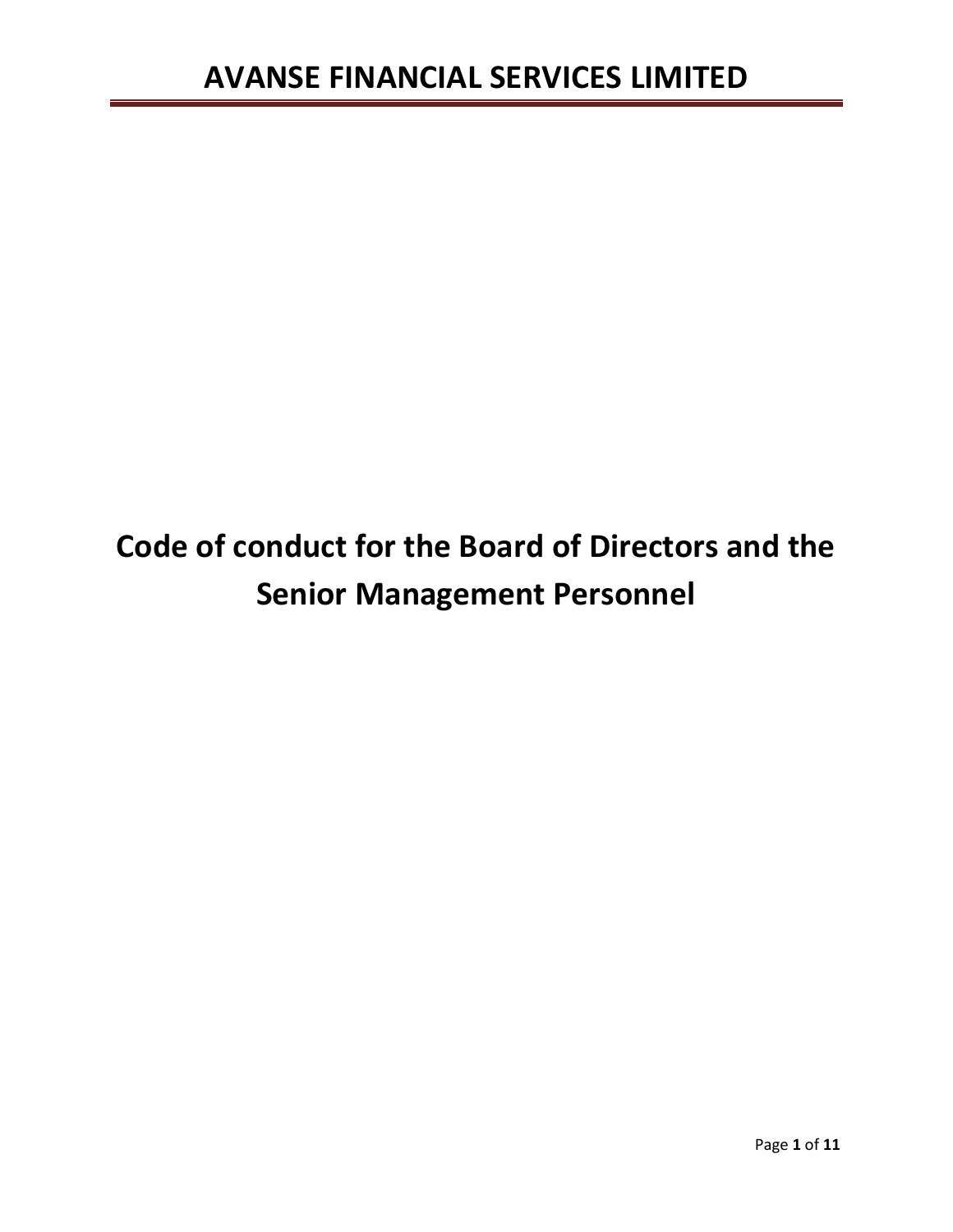# **1. Overview**

### **1.1 Preface**

This Code of Conduct for the Board of Directors and the Senior Management Personnel (hereinafter referred as "the Code") has been framed and adopted by Avanse Financial Services Limited (hereinafter referred as "the Company or AFSL") on 25<sup>th</sup> January 2016.

This Code is intended to provide guidance to Board of Directors and the Senior Management Personnel to manage the affairs of the company in an ethical manner. The purpose of this code is to recognize and emphasis upon the ethical behavior and to develop a culture of honesty and accountability.

This Code of Conduct attempts to set forth the guiding principles on which the Company and its Board and Senior Management shall operate and conduct themselves with various stakeholders, government and regulatory agencies, media and anyone else with whom it is connected. It recognizes that AFSL is a trustee and custodian of public money and in order to fulfill its fiduciary obligations and responsibilities, it has to maintain and continue to enjoy the trust and confidence of its stakeholders and public at large.

### **1.2 Definitions**

In this Code, unless repugnant to the meaning or context thereof, the following expressions, wherever used in this code, shall have the meaning defined below:

**"Board/ Directors"** shall mean the Board of directors of the Company

**"Company"** shall mean Avanse Financial Services Limited (AFSL)

**"Conflict of Interest"** means where the interest or benefits of one person or entity conflicts with interest or benefits of the Company

**"Executive / Whole time Directors"** shall mean and include the Company's Managing director and directors who are in whole time employment of the Company.

**"Independent Director"** shall mean an Independent Director as per the provisions of the Companies Act, 2013 and Securities Exchange Board of India (Listing Obligations and Disclosure Requirements) Regulations, 2015. (as revised from time to time)

**"Non- Executive Directors"** shall mean the Directors who are not in whole time employment of the Company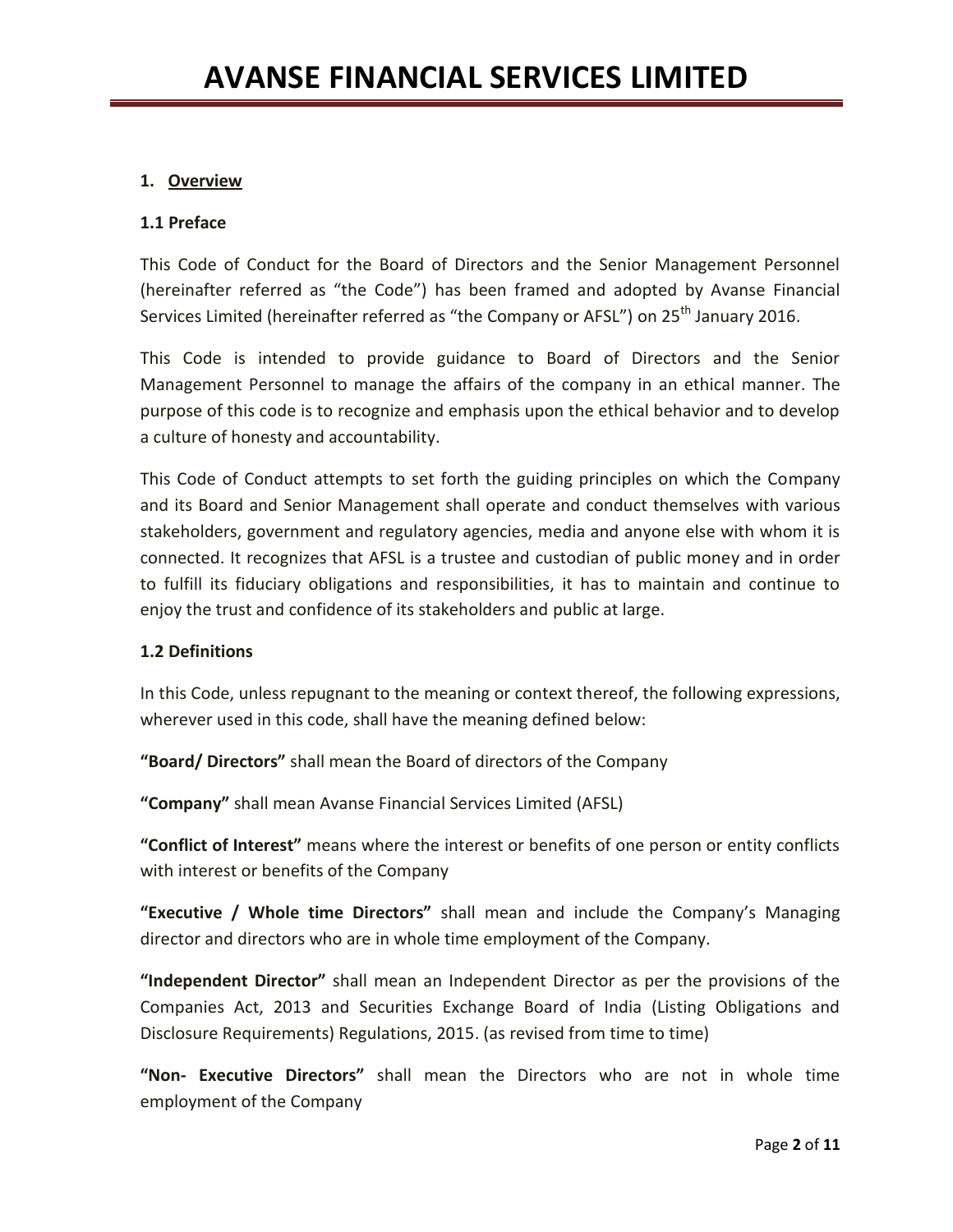**"Senior Management Personnel"** shall mean personnel of the Company who are members of its core management team excluding Board of Directors. Normally this shall comprise all members of management one level below the Executive Directors, including all functional heads.

### **1.3 Applicability**

This Code shall be applicable and binding to the Board of Directors and the Senior Management Personnel of the Company.

The Directors and the Senior Management Personnel should continue to comply with other applicable / to be applicable policies, rules and procedures of the Company.

### **2. Principles of the Code**

The Board of Directors and the Senior Management Personnel of the Company shall act within the authority conferred upon them, in the best interest of the company and observe the following:

### **2.1 Conduct**

- The Board of Directors and the Senior Management Personnel shall act honestly, ethically, in good faith and in the best interest of the Company and to fulfill their fiduciary obligations.
- Whilst carrying out the duties, the Board of Directors and the Senior Management Personnel shall ensure that it is executed in terms of the authorizations granted and within the limits prescribed under the relevant policies, codes, guidelines and other directives issued by the Board of directors or Committee of Directors of the Company, from time to time.
- The Board of Directors and the Senior Management Personnel shall neither receive nor offer or make, directly or indirectly, any illegal payments, remuneration, gifts, donations, or comparable benefits which are intended to or perceived to obtain business or uncompetitive favours for the conduct of its business except accepting gifts or entertainment if warranted by accepted ethical customs and practices.
- The Board of Directors and the Senior Management Personnel shall refrain from indulging in any discriminatory practice or behavior based on race, color, sex. age, religion, ethnic or national origin, disability or any other unlawful basis. The ethical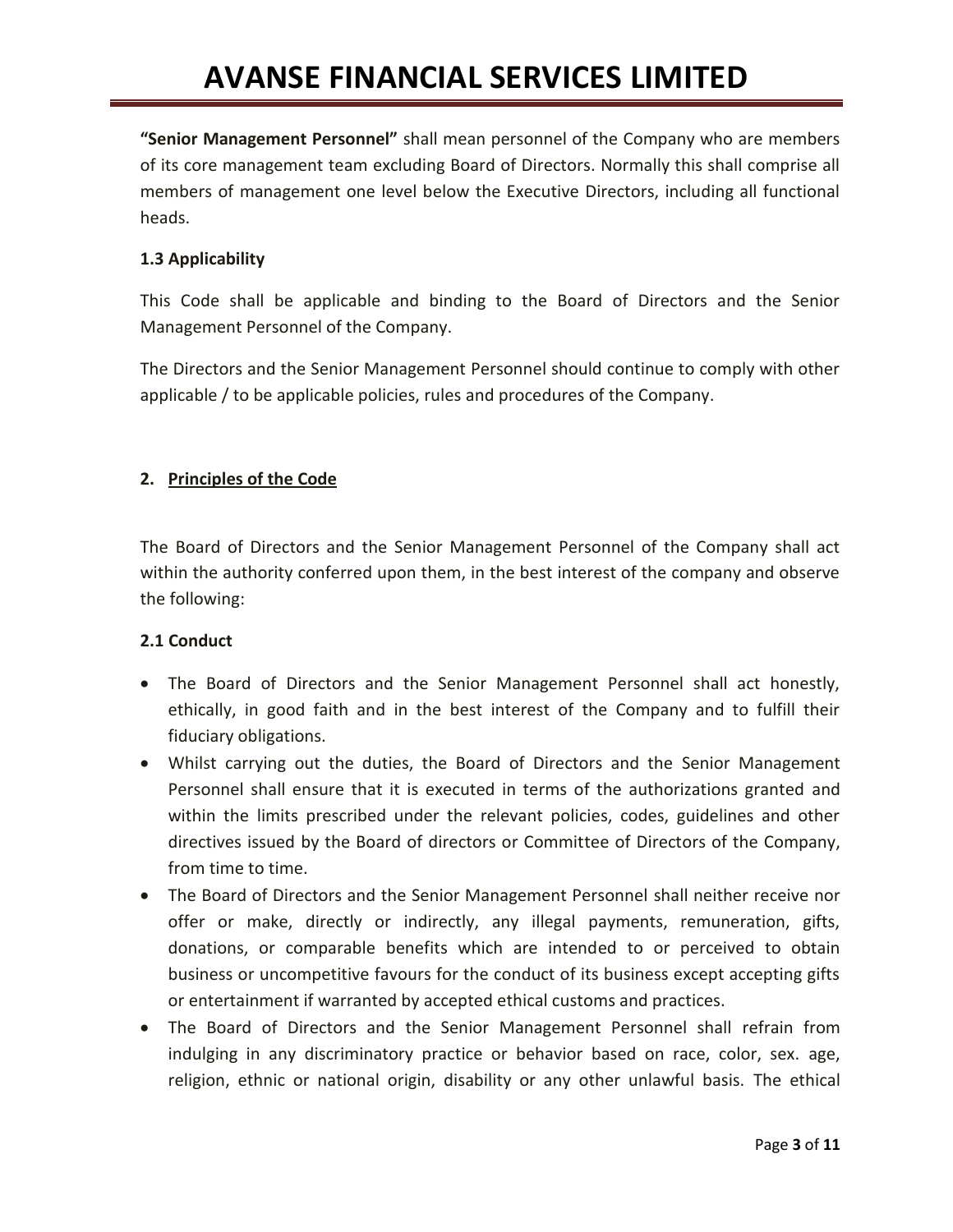conduct, performance and skills shall be the qualifying indicatives for an employee's performance.

- The Board of Directors and the Senior Management Personnel shall conduct themselves in a professional, courteous and respectful manner and shall not take any improper advantage of their position.
- The Board of Directors and the Senior Management Personnel shall use the Company's asset, property, proprietary information and intellectual rights for business purposes of the Company and not for any personal benefits or gains.
- The Board of Directors and the Senior Management Personnel shall maintain confidentiality of the information that is entrusted upon them for carrying on their respective responsibilities and duties and shall not use the same for personal benefits or gains.

# **2.2 Compliance**

- The Board of Directors and the Senior Management Personnel shall ensure compliance of various legal / regulatory requirements as applicable to the business of the Company and endeavour that before any directions are given or decisions taken, relevant legal / regulatory requirements are taken into account.
- The Board of Directors and the Senior Management Personnel shall report concerns about unethical behavior, actual or suspected instances of fraud, misconduct irregularity or failure of internal control system, likely to impact the business interest of the Company or any other information that may be perceived to be violating any legal / regulatory requirements as per the Whistle Blower Policy of the Company.
- $\bullet$
- Any transaction falling under the definition of related party transactions as per the provisions of the Companies Act, 2013 and as detailed in the Related Party Transaction Policy of the Company must be entered into by the Director or the Senior Management Personnel only after obtaining prior approval of the Board or any Committee thereof.

# **2.3 Conflict of Interests**

- The Board of Directors and the Senior Management Personnel shall not enter into any transaction which is or may likely to have a conflict with the interest of the Company and shall not engage any of its relative(s), or any other person or entity, for the purpose of circumventing the personal interest involved.
- The Board of Directors and the Senior Management Personnel shall not take up any position or engagement that may be prejudicial to the interest of the Company.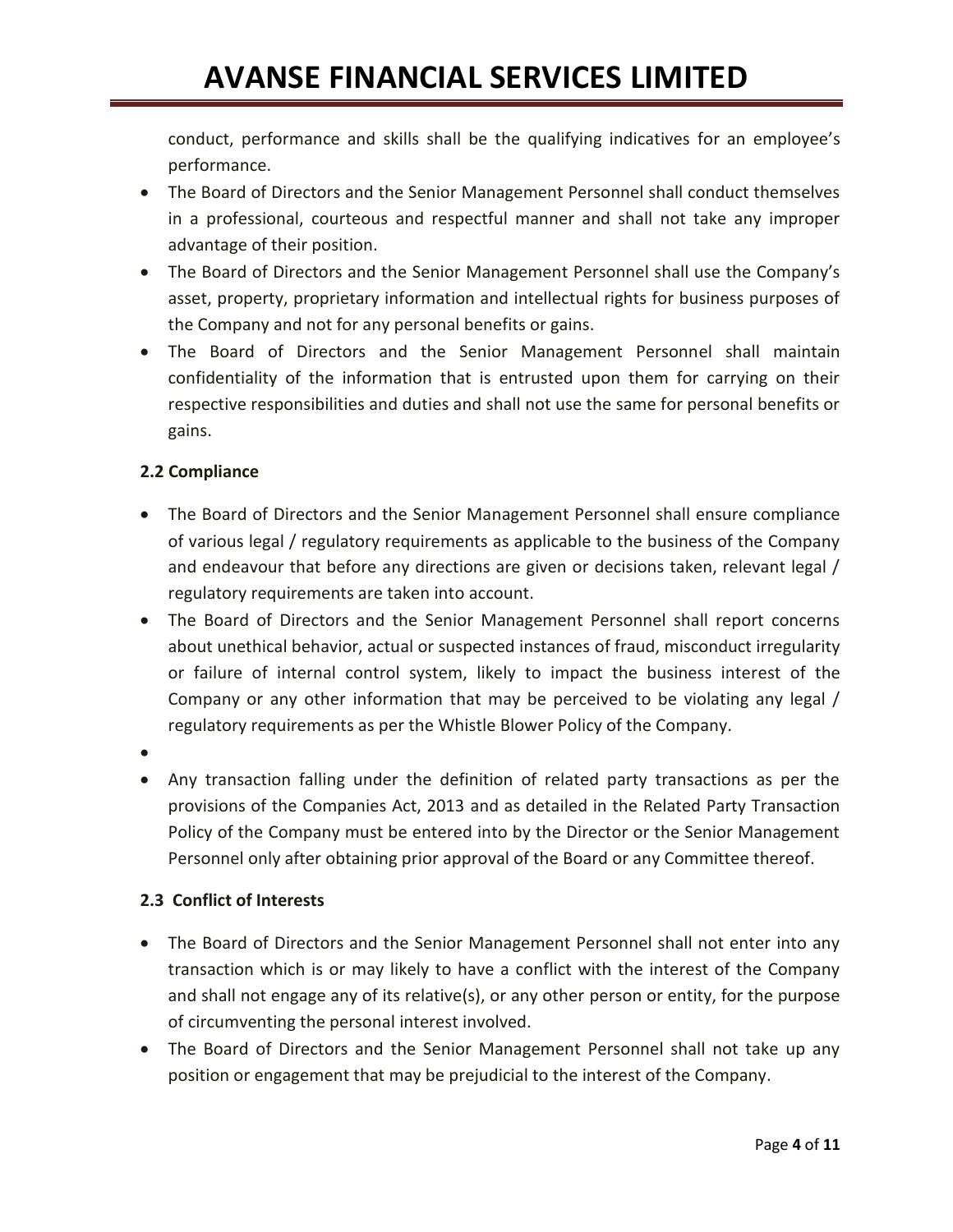• The Executive Director(s) and the Senior Management Personnel shall not take up any full time outside employment.

### **3. Duties of the Directors of the Company**

The Companies Act, 2013 significantly specifies certain duties and responsibilities of the Directors of the Company. While the list of duties as per the provisions of the Companies Act, 2013has been enumerated below, it should however, by no means considered to be exhaustive:

- The Directors shall devote sufficient time and attention to professional obligations for informed and balanced decision making.
- The Directors shall act in accordance with the articles of association of the Company and in good faith in order to promote the objects of the company for the benefit of its members as a whole, and in the best interest of the Company, its employees, the shareholders, the community and for the protection of environment.
- The Directors shall have a clear understanding of the aims and objectives, capabilities and capacity and various policies of the Company.
- The Directors shall exercise their duties with due and reasonable care, skill and diligence.
- The Directors shall be required to intimate the change in the directorships held within a reasonable time.
- The Directors shall bring an independent judgment to bear on the Board's deliberations especially on issues of strategy, performance, risk management, resources, key appointments and standard of conduct and an objective view in the evaluation of the performance of the Board and the Management.
- The Directors shall ensure that the integrity of financial information and that the financial controls and the system of risk management are robust and defensible.
- The Directors shall seek appropriate clarification or amplification of information and, where necessary, take and follow appropriate professional advice.
- The Directors shall strive to attend and participate constructively and actively, in all general meetings, meetings of the Board and its committees of which they are Chairman or member.
- The Directors shall not assign his office of director of the company to another person.
- The Directors shall ensure that adequate deliberations are held before approving related party transactions and shall assure themselves that the same are in the best interest of the company.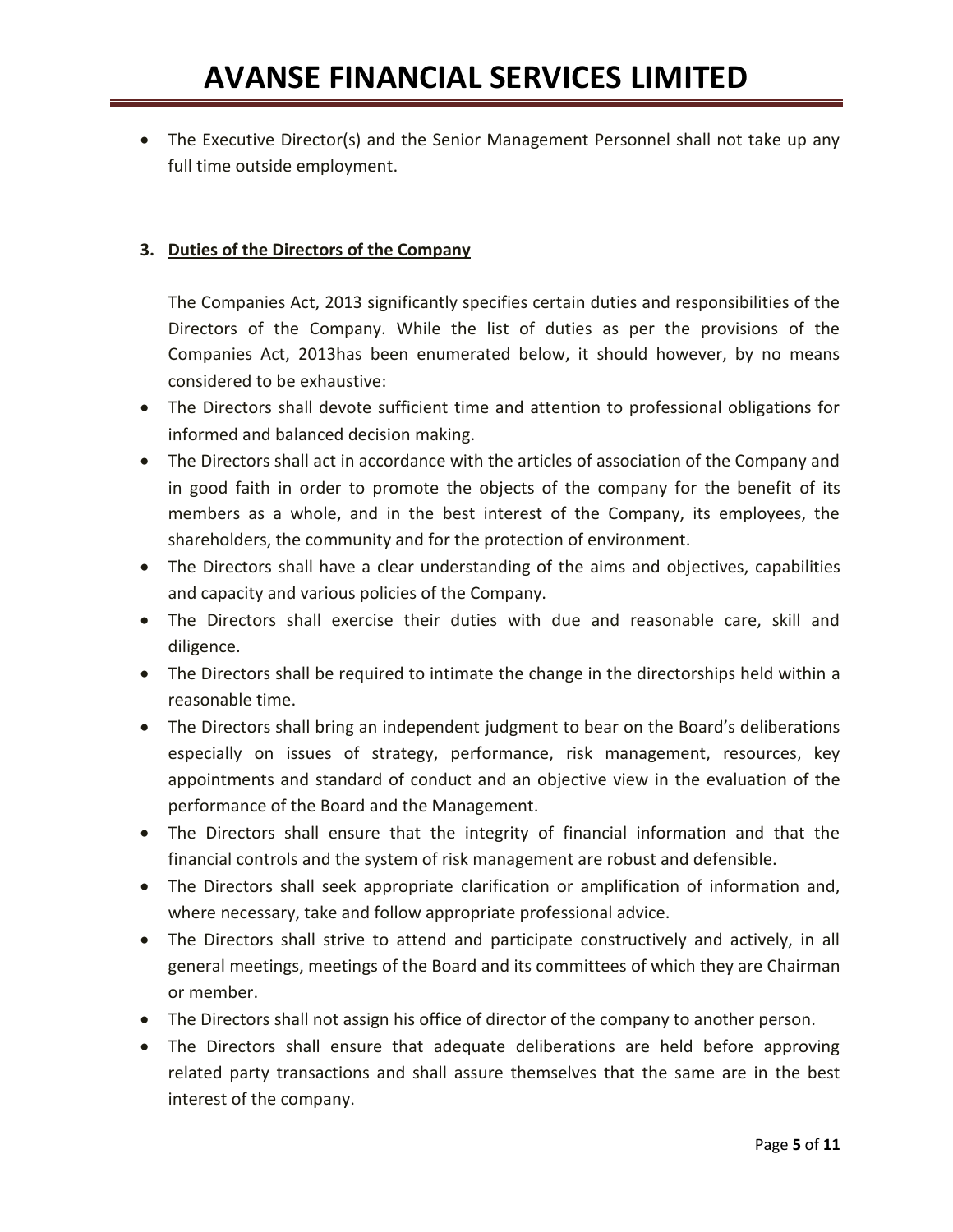### **4. Code for Independent Directors specifying their Duties :**

A guide to professional conduct for Independent Directors is separately specified under the Companies Act, 2013, in Schedule IV - "Code for Independent Directors", which lays down the guidelines of professional conduct for Independent Directors, their role & duties, along with appointment/reappointment process, evaluation mechanism and requirement for separate meetings of Independent Directors, which is appended as **Annexure I** to this Code

### **5. Amendment to the Code**

The provisions of this Code can be amended or modified by the Board of Directors from time to time and all such amendments/modifications shall take effect from the date stated therein.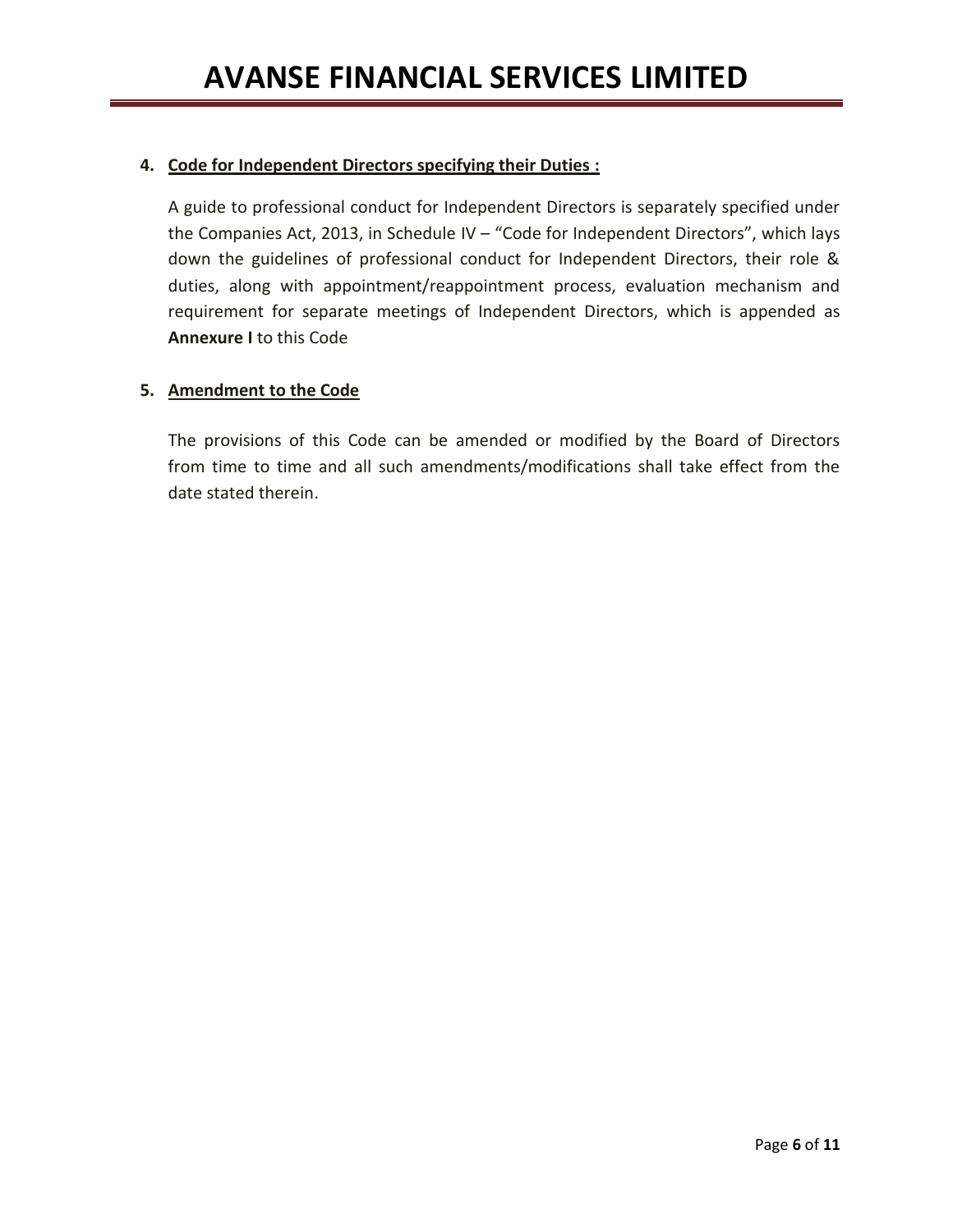# **CODE FOR INDEPENDENT DIRECTORS**

# **(As per Schedule IV of Companies Act, 2013)**

The Code is a guide to professional conduct for independent directors. Adherence to these standards by independent directors and fulfillment of their responsibilities in a professional and faithful manner will promote confidence of the investment community, particularly minority shareholders, regulators and companies in the institution of independent directors.

### **I. Guidelines of professional conduct:**

An independent director shall:

- 1) Uphold ethical standards of integrity and probity;
- 2) Act objectively and constructively while exercising his duties;
- 3) Exercise his responsibilities in a bona fide manner in the interest of the company;
- 4) Devote sufficient time and attention to his professional obligations for informed and balanced decision making ;
- 5) Not allow any extraneous consideration that will vitiate his exercise of objective independent judgment in the paramount interest of the company as a whole, while concurring in or dissenting from the collective judgment of the Board in its decision making;
- 6) Not abuse his position to the detriment of the company or its shareholders or for the purpose of gaining direct or indirect personal advantage or advantage for any associated person;
- 7) Refrain from any action that would lead to loss of his independence;
- 8) Where circumstances arise which make an independent director lose his independence, the independent director must immediately inform the Board accordingly;
- 9) Assist the company in implementing the best corporate governance practices.

# **II. Role and functions :**

- 1) Help in bringing an independent judgment to bear on the Board's deliberations especially on issues of strategy, performance, risk management, resources, key appointments and standards of conduct;
- 2) Bring an objective view in the evaluation of the performance of board and management;
- 3) Scrutinise the performance of management in meeting agreed goals and objectives and monitor the reporting of performance;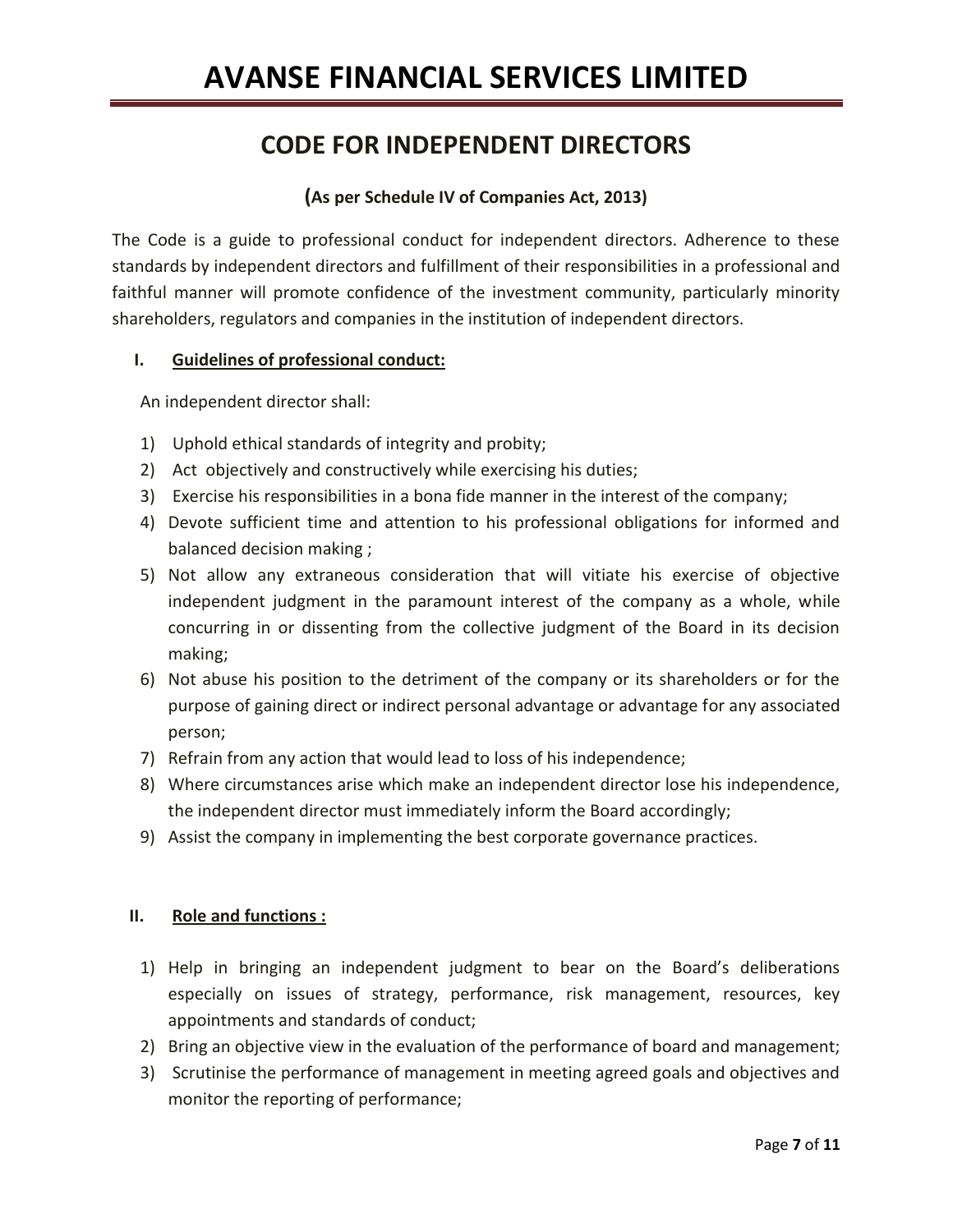- 4) Satisfy themselves on the integrity of financial information and that financial controls and the systems of risk management are robust and defensible;
- 5) Safeguard the interests of all stakeholders, particularly the minority shareholders;
- 6) Balance the conflicting interest of the stakeholders;
- 7) Determine appropriate levels of remuneration of executive directors, key managerial personnel and senior management and have a prime role in appointing and where necessary recommend removal of executive directors, key managerial personnel and senior management;
- 8) Moderate and arbitrate in the interest of the company as a whole, in situations of conflict between management and shareholder's interest.

### **III. Duties**

The independent directors shall—

- 1) Undertake appropriate induction and regularly update and refresh their skills, knowledge and familiarity with the company;
- 2) Seek appropriate clarification or amplification of information and, where necessary, take and follow appropriate professional advice and opinion of outside experts at the expense of the company;
- 3) Strive to attend all meetings of the Board of Directors and of the Board committees of which he is a member;
- 4) Participate constructively and actively in the committees of the Board in which they are chairpersons or members;
- 5) Strive to attend the general meetings of the company;
- 6) Where they have concerns about the running of the company or a proposed action, ensure that these are addressed by the Board and, to the extent that they are not resolved, insist that their concerns are recorded in the minutes of the Board meeting;
- 7) Keep themselves well informed about the company and the external environment in which it operates;
- 8) Not to unfairly obstruct the functioning of an otherwise proper Board or committee of the Board;
- 9) Pay sufficient attention and ensure that adequate deliberations are held before approving related party transactions and assure themselves that the same are in the interest of the company;
- 10) Ascertain and ensure that the company has an adequate and functional vigil mechanism and to ensure that the interests of a person who uses such mechanism are not prejudicially affected on account of such use;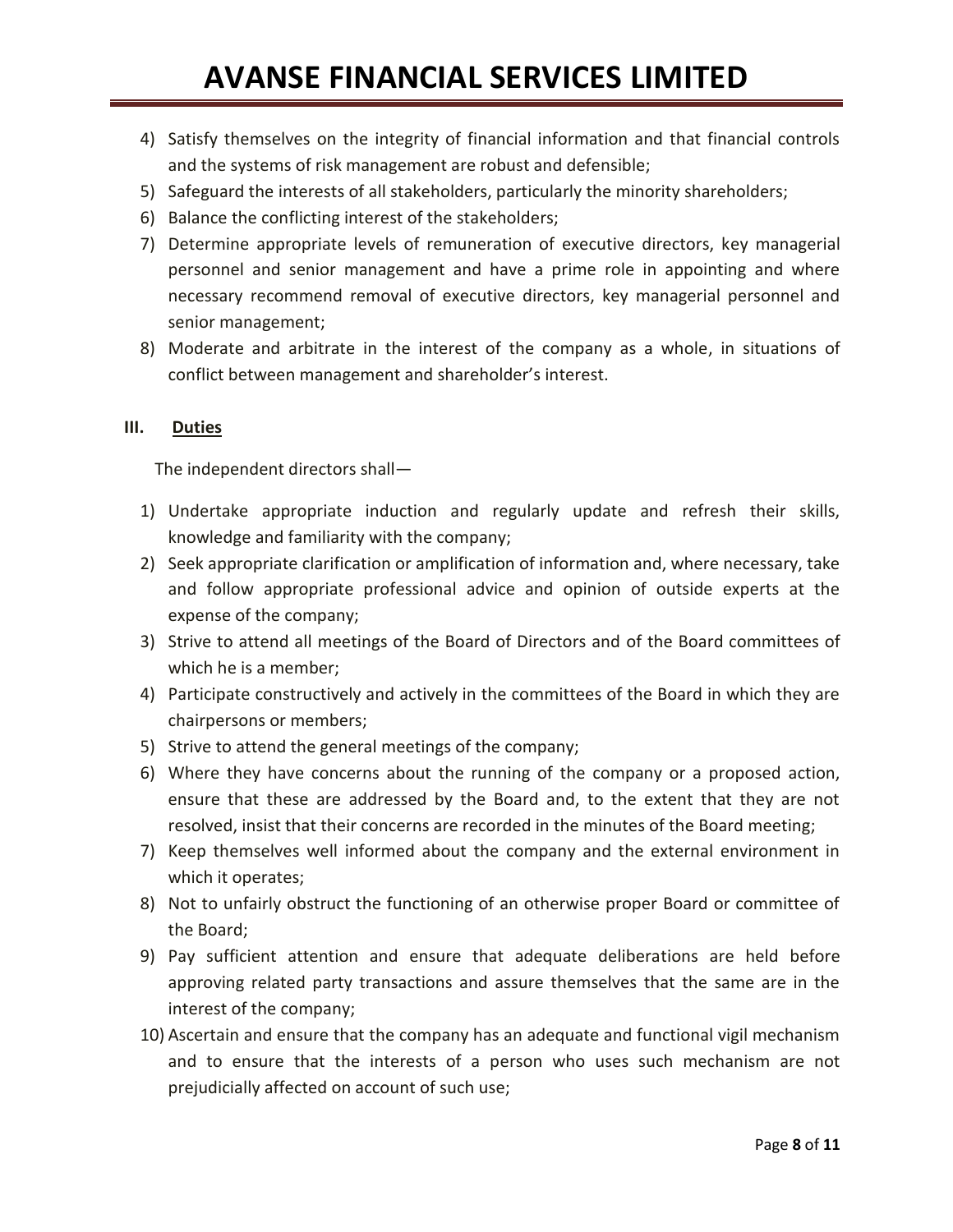- 11) Report concerns about unethical behaviour, actual or suspected fraud or violation of the Company's code of conduct or ethics policy;
- 12) Acting within his authority, assist in protecting the legitimate interests of the company, shareholders and its employees;
- 13) Not disclose confidential information, including commercial secrets, technologies, advertising and sales promotion plans, unpublished price sensitive information, unless such disclosure is expressly approved by the Board or required by law.

### **IV. Manner of appointment:**

- 1) Appointment process of independent directors shall be independent of the company management; while selecting independent directors the Board shall ensure that there is appropriate balance of skills , experience and knowledge in the Board to discharge its functions and duties effectively.
- 2) The appointment of independent director(s) of the company shall be approved at the meeting of the shareholders.
- 3) The explanatory statement attached to the notice of the meeting for approving the appointment of independent director shall include a statement that in the opinion of the Board, the independent director proposed to be appointed fulfils the conditions specified in the Act and the rules made thereunder and that the proposed director is independent of the management.
- 4) The appointment of independent directors shall be formalised through a letter of appointment, which shall set out :
	- a) the term of appointment;
	- b) the expectation of the Board from the appointed director; the Board-level committee(s) in which the director is expected to serve and its tasks;
	- c) the fiduciary duties that come with such an appointment along with accompanying liabilities;
	- d) provision for Directors and Officers (D and O) insurance, if any;
	- e) the Code of Business Ethics that the company expects its directors and employees to follow;
	- f) the list of actions that a director should not do while functioning as such in the company; and
	- g) the remuneration, mentioning periodic fees, reimbursement of expenses for participation in the Boards and other meetings and profit related commission, if any.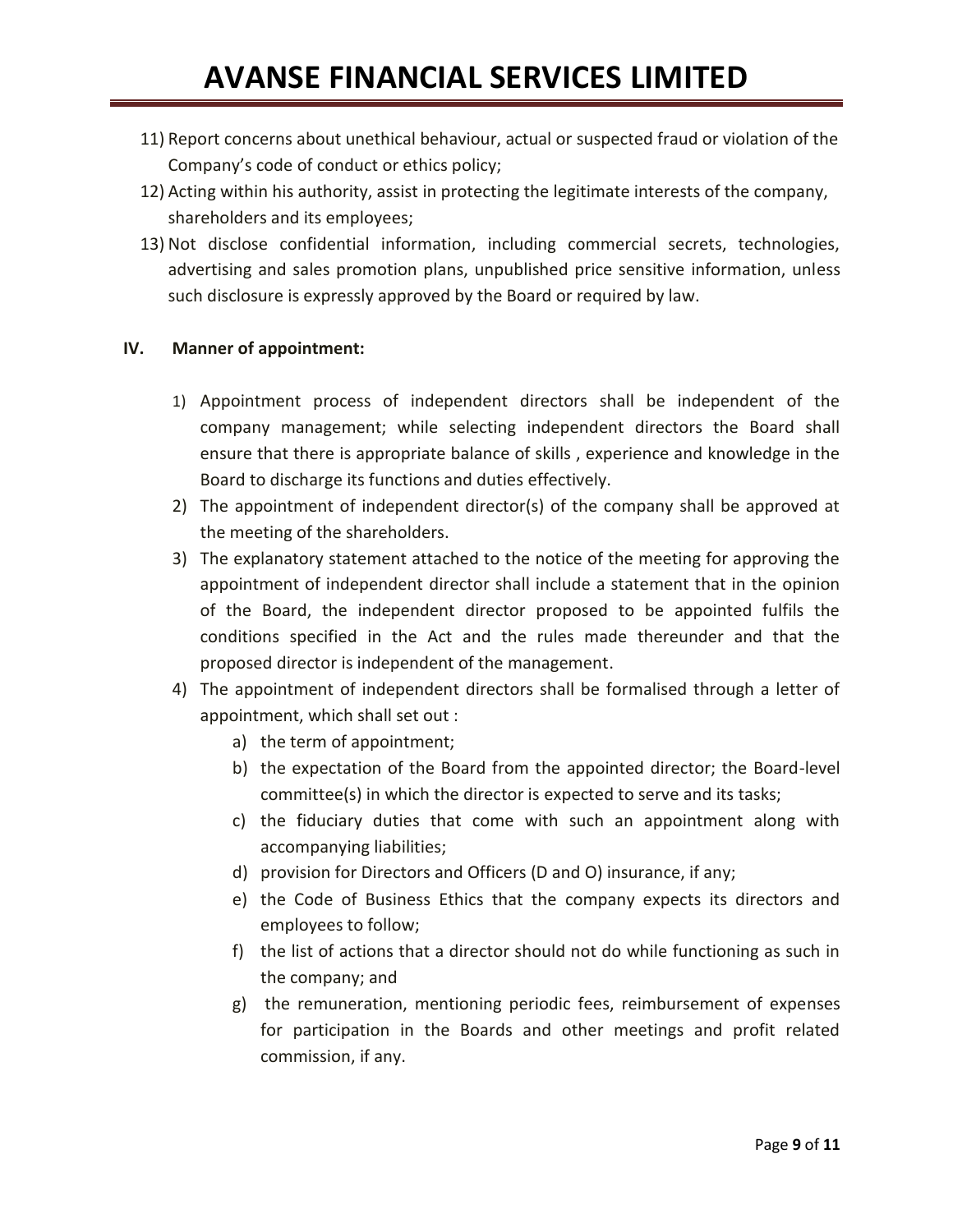- 5) The terms and conditions of appointment of Independent Directors shall be open for inspection at the registered office of the company by any member during normal business hours.
- 6) The terms and conditions of appointment of independent directors shall also be posted on the company's website.

### **V. Re-appointment**

The re-appointment of independent director shall be on the basis of report of performance evaluation.

### **VI. Resignation or Removal :**

- 1) The resignation or removal of an independent director shall be in the same manner as is provided in sections 168 and 169 of the Act.
- 2) An independent director who resigns or is removed from the Board of the company shall be replaced by a new independent director within a period of not more than one hundred and eighty days from the date of such resignation or removal, as the case may be.
- 3) Where the company fulfils the requirement of independent directors in its Board even without filling the vacancy created by such resignation or removal, as the case may be, the requirement of replacement by a new independent director shall not apply.

### **VII. Separate Meetings:**

- 1) The independent directors of the company shall hold at least one meeting in a year, without the attendance of non-independent directors and members of management;
- 2) All the independent directors of the company shall strive to be present at such meeting;
- 3) The meeting shall:
	- a) Review the performance of non-independent directors and the Board as a whole;
	- b) Review the performance of the Chairperson of the company, taking into account the views of executive directors and non-executive directors;
	- c) Assess the quality, quantity and timeliness of flow of information between the company management and the Board that is necessary for the Board to effectively and reasonably perform their duties.